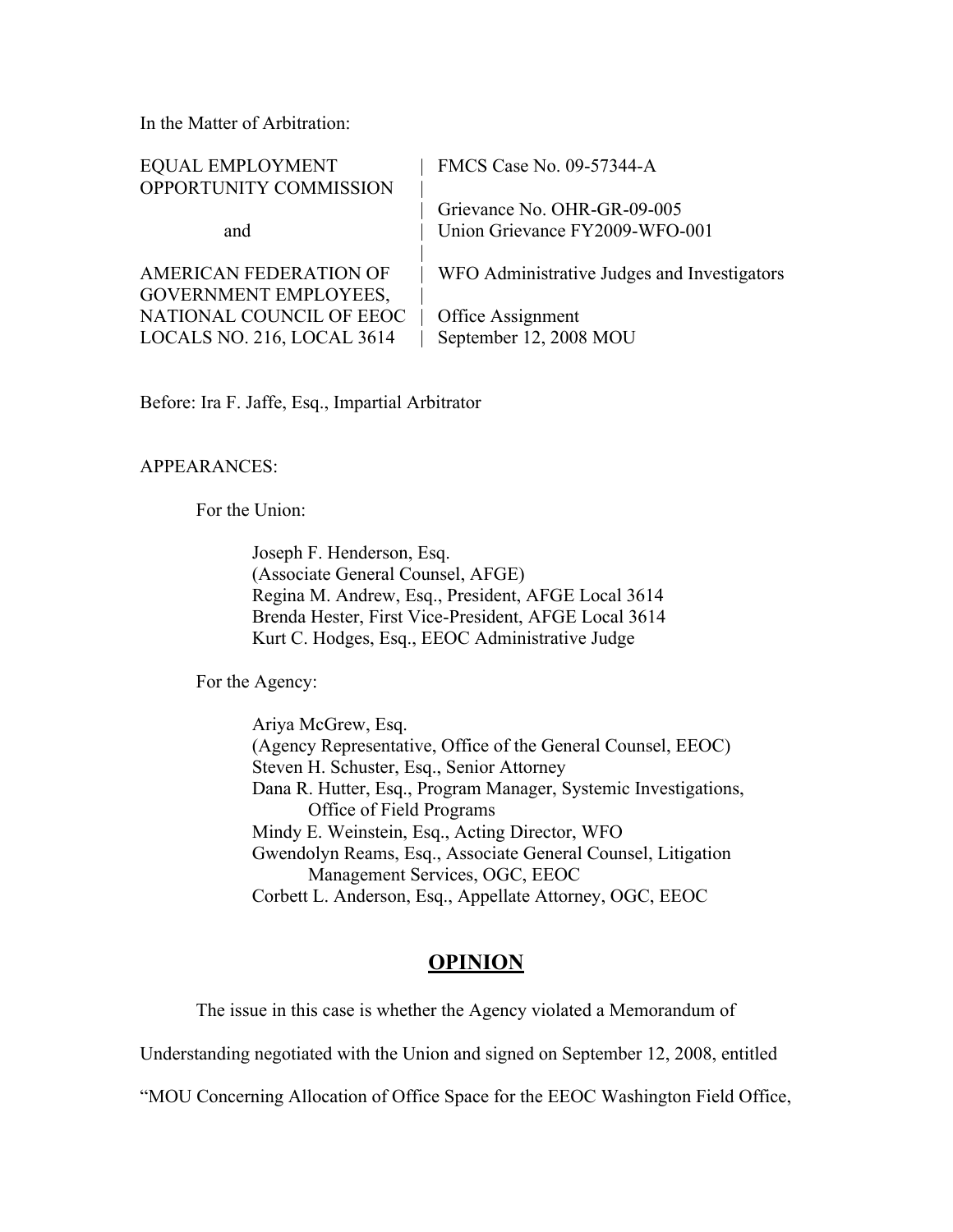131 M Street, NE,  $4^{th}$  Floor" ("MOU") and, if so, to determine the appropriate remedy. An arbitration hearing was held on March 2, 2010. A transcript was prepared that was agreed to constitute the official record of that hearing. Post-hearing briefs were filed electronically that were received by the Impartial Arbitrator on April 5, 2010.

Article 42, Arbitration, Section 42.04, Procedures for Arbitration, of the Parties' Agreement provides in pertinent part that: "(g) The Arbitrator shall issue an award with a written opinion stating the reasons for the award as soon as possible after the conclusion of the arbitration (including receipt of briefs), but in no event later than 20 calendar days from the close of the arbitration." At the arbitration hearing, the Impartial Arbitrator agreed that he could meet this expedited decisional time frame if the Parties were in agreement that they would receive only a relatively brief Opinion accompanying the Award in this matter. All Parties agreed and indicated that they preferred a briefer Opinion within the time frame set forth in Section 42.04(g) of the Agreement.

The MOU provides in pertinent part that:

. . .

The parties agree that the following provisions shall apply to the impact and implementation of the allocation/reallocation of office space affecting bargaining unit employees in the Washington Field Office:

Office and work station assignments, and other matters connected with the Washington Field Office relocation, shall be governed by the following:

1. Employees will be assigned to offices and work stations based on their seniority at the Washington Field Office, excluding periods of detail outside of the Washington Field Office.

4. After offices/work space has been designated by the director for nonbargaining unit positions, of the remaining window offices, one shall be assigned to the ADR Unit, and the balance of the remaining window offices shall be divided evenly among the Federal Sector Administrative Judges and the Enforcement Unit Investigators.

5. Notwithstanding the priority order set forth in paragraphs 1 through 4 above, Administrative Judges, Investigators, Mediators, and any other bargaining unit persons covered by this agreement, who are frequent telecommuters (more than three days per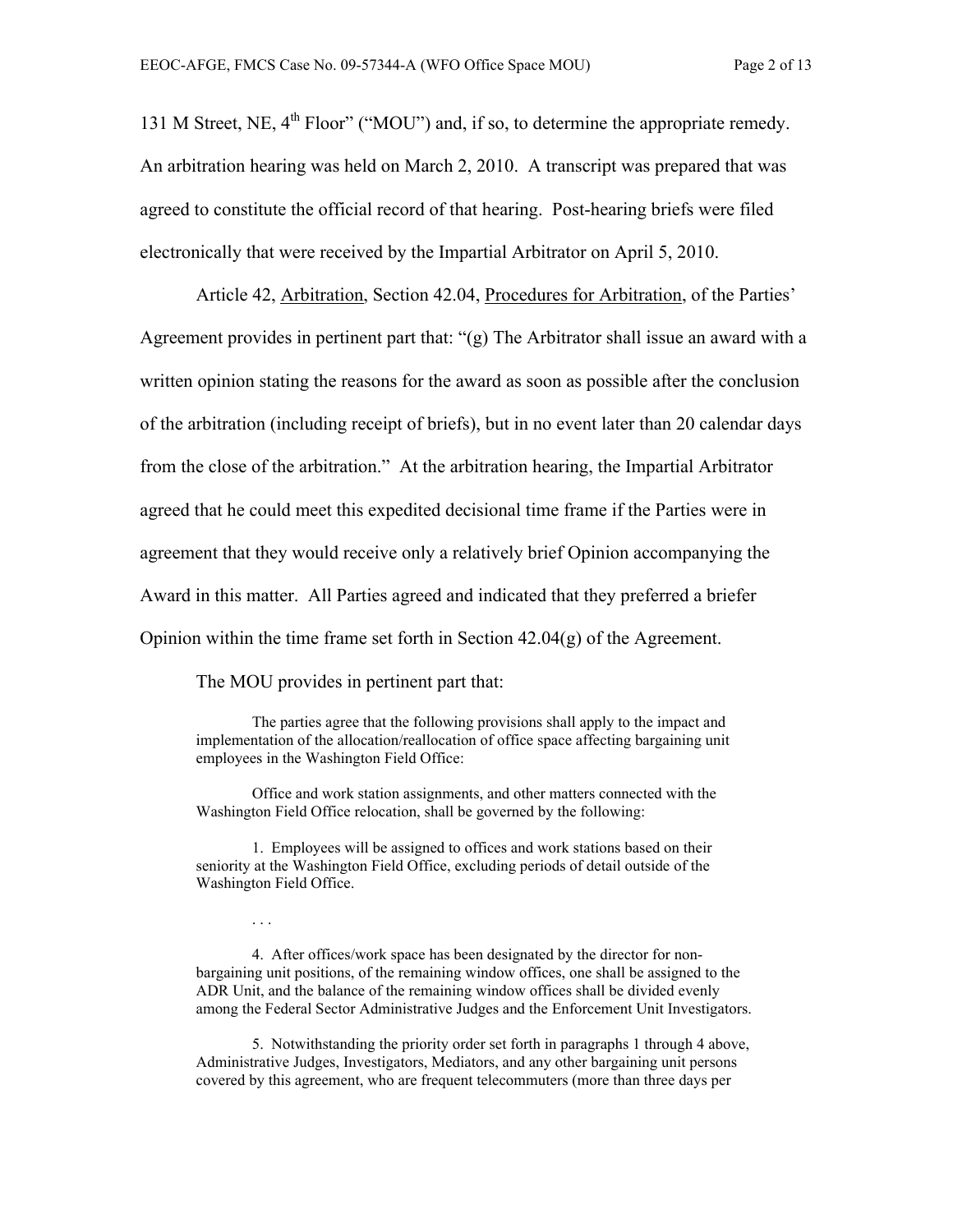week) will be assigned a window office in lower priority than all other full time employees.

. . .

This agreement shall not be altered or amended without the mutual agreement of the Parties.

This agreement becomes effective on the date signed by both Parties.

Any disputes concerning the application or interpretation of this agreement shall be resolved through the negotiated grievance procedure or an appropriate third party procedure.

Signed this  $12<sup>th</sup>$  day of September 2008.

| For the Equal Employment<br><b>Opportunity Commission</b> | For the Union    |
|-----------------------------------------------------------|------------------|
| /s/                                                       | /s/              |
| Dana R. Hutter                                            | Regina M. Andrew |

Director, Washington Field Office President, Local 3614, AFGE

The action complained of by the Union in this matter – its decision to allocate and reserve a window office (Room #4NE17B) at the new Washington Field Office ("WFO") location for a Trial Attorney violated the plain terms of the MOU. The Agency acknowledged as much, but challenged the legal enforceability of the MOU on the basis of its argument that the MOU was "voidable" based upon the Agency's belief that there was an underlying mutual mistake of material fact regarding the staffing of the Trial Attorney position in the Legal Unit. The Union denied that there was any mutual mistake of material fact, asserting that the decision to exclude the Trial Attorney position from receiving priority to obtain a window office was intentional.

#### There Was No Proof of a Mutual Mistake of Material Fact

The clear weight of the record evidence supports the Union's assertion that there was no mutual mistake of material fact in this case.

The record revealed that: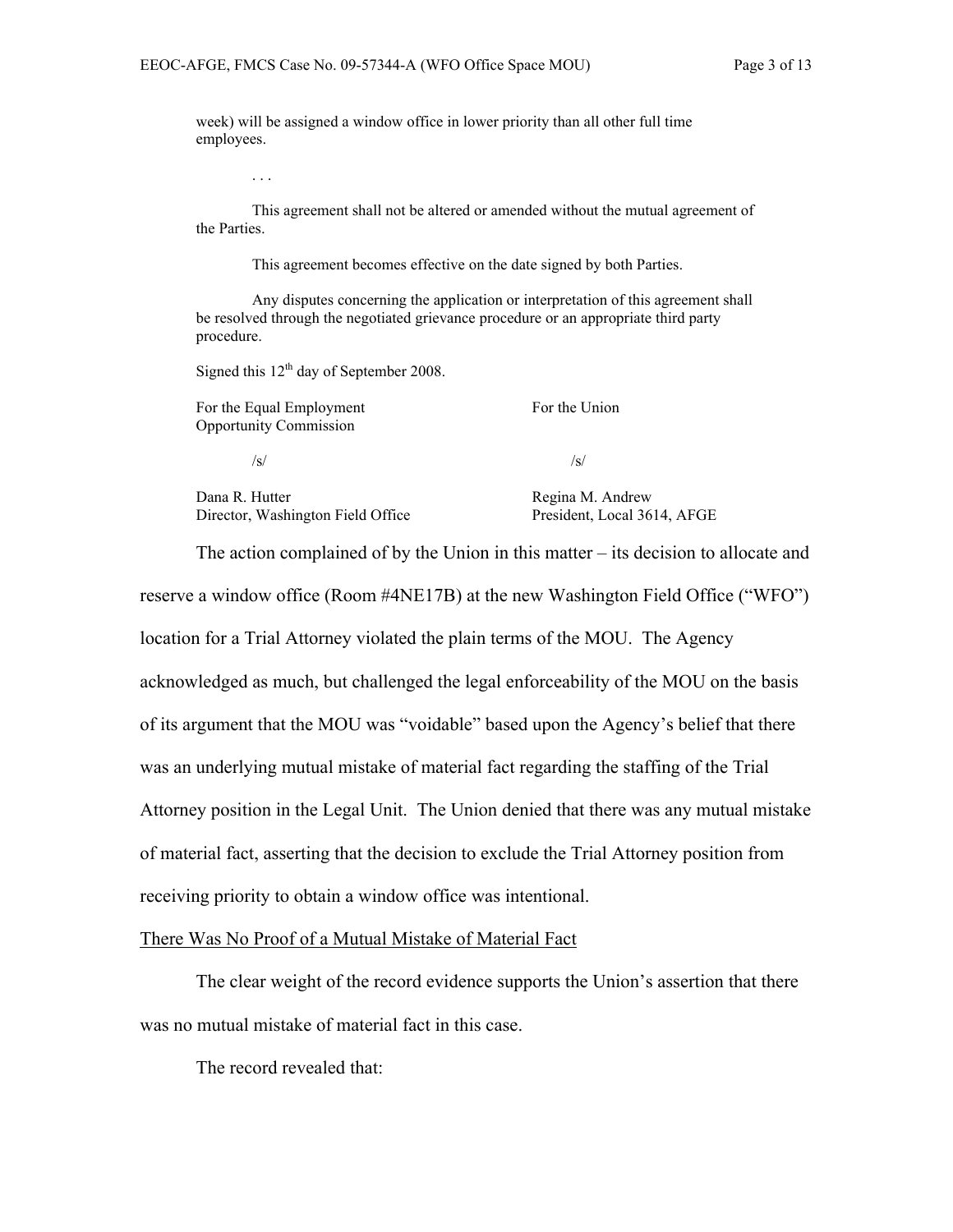1) there were two individuals who negotiated the MOU: Dana R. Hutter, then Director, WFO, EEOC, on behalf of the Agency, and Regina M. Andrew, President, AFGE Local 3614, on behalf of the Union;

2) Mr. Hutter and Ms. Andrew both testified at length regarding their negotiations;

3) Mr. Hutter served as Director of the WFO for just under five years prior to September 15, 2008, when Mindy E. Weinstein became Acting Director of the WFO;

4) the MOU was negotiated and signed on September 12, 2008, prior to Ms. Weinstein's appointment and was done without consulting her regarding the terms of the MOU;

5) after she became Acting Director of the WFO, Ms. Weinstein became aware of the terms of the MOU and was unhappy with the omission of the Trial Attorney position from priority relative to the assignment of window offices;

6) Mr. Hutter indicated that he was led to believe that obtaining agreement upon a final MOU was very important to the Agency given the time frame for the projected move of the WFO from 1801 L Street, N.W. ("L Street"), to 131 M Street, N.E. (a location in the "NoMa" neighborhood) and the need to complete those negotiations and reach agreement or impasse prior to making the move and making office assignments; Mr. Hutter noted that, by reaching agreement on the MOU and making office assignments prior to the move, telephone numbers and mailing addresses could be assigned in a timely fashion;

7) prior to the negotiations, there had been a dispute between the Parties regarding window office allocation at the WFO offices at L Street; specifically, a window office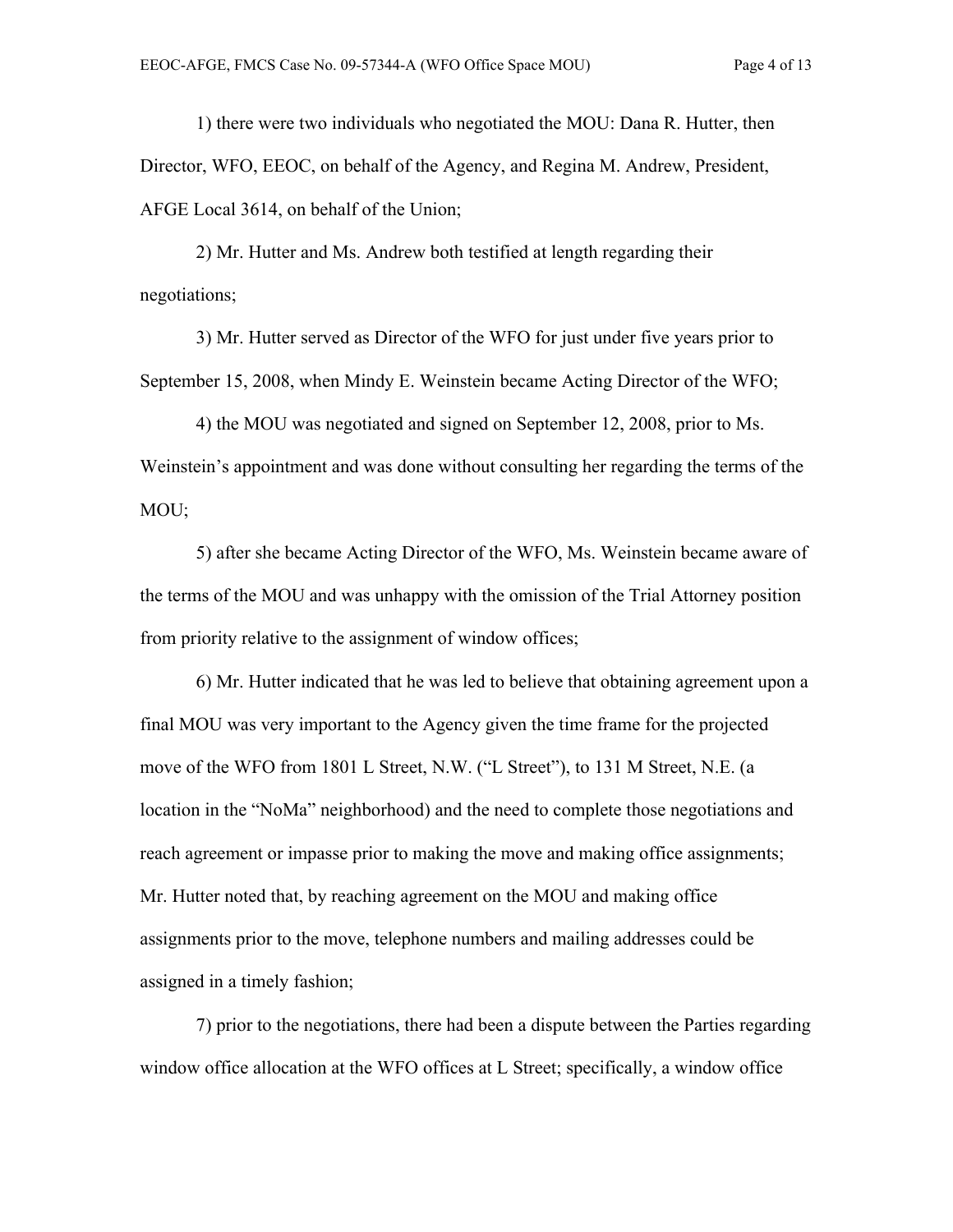had been assigned to the Trial Attorney and was kept vacant, reserved for him, during the course of a long detail; a number of bargaining unit members who did not have offices with windows were upset over the window office remaining vacant for an extended period; the Union had asked the Agency to fill that window office with another bargaining unit member, but the Agency had refused;

8) the NoMa space had even fewer window offices available for bargaining unit members than the L Street offices and a number of the offices at NoMa had columns in their interior; a number of employees were unable to obtain either window or interior offices and were assigned cubicles/work stations;

9) during the negotiations for the MOU, both Mr. Hutter and Ms. Andrew were aware that the sole incumbent of the Trial Attorney position, Corbett Anderson, Esq., remained on long-term detail to the Office of the Chairman, and that nobody was assigned or detailed to serve as Trial Attorney for the WFO; while on detail, Mr. Anderson was outside of the bargaining unit; if and when he returned to the WFO as a Trial Attorney, however, he would have been back in the bargaining unit;

10) Ms. Andrew testified that she was aware that Local 3614 represented the Trial Attorney position when she agreed to the MOU with the Agency and that she deliberately omitted the Trial Attorney position from priority to the available window offices; Ms. Andrew testified as follows:

Q: And the fact that the bargaining unit members of the legal unit in the Washington Field Office were omitted from that MOU, you did that on purpose, correct?

(Tr. 35);

A: I certainly did.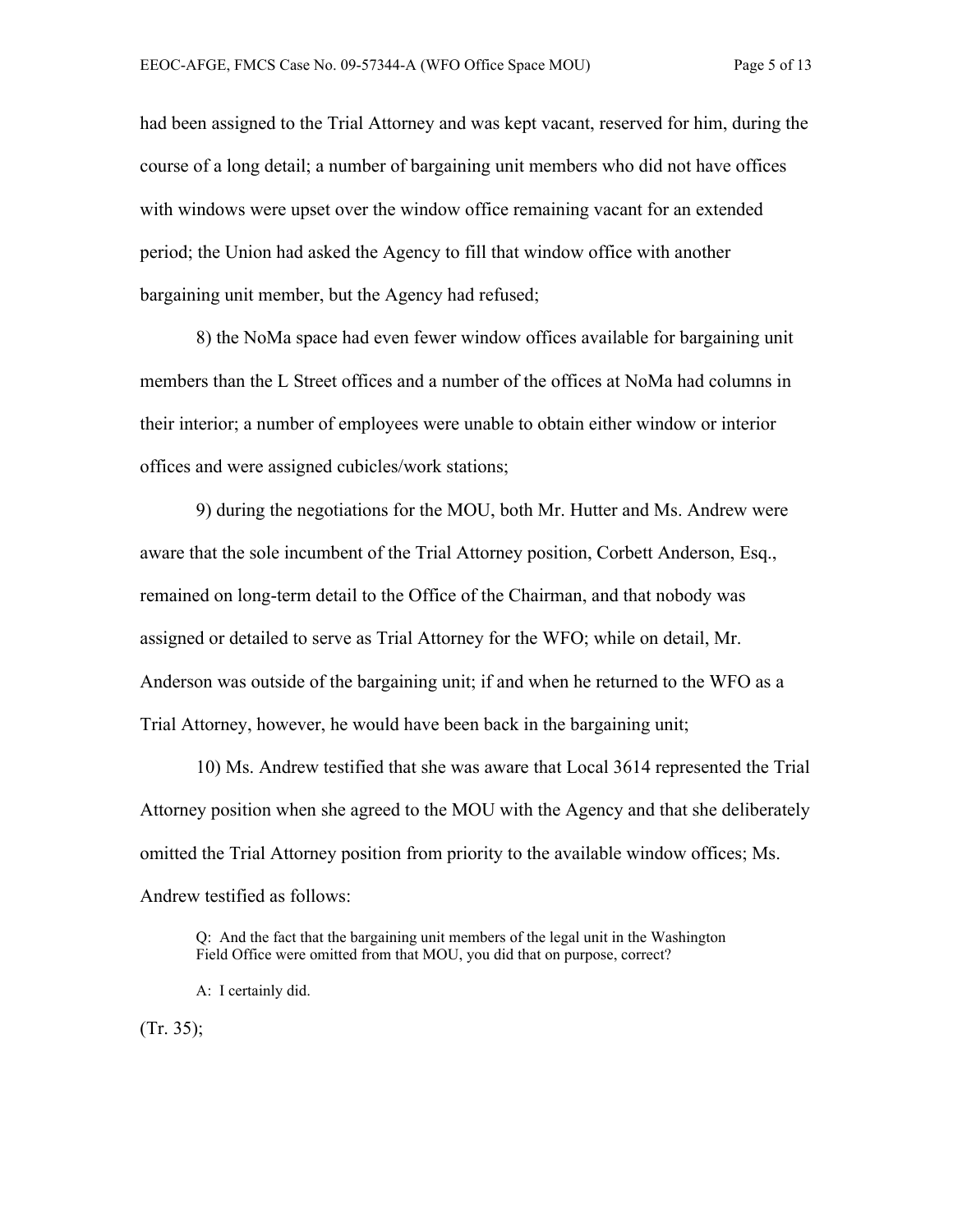11) Ms. Andrew testified about the reference in paragraph 5 of the MOU to other

bargaining unit jobs that were not granted any priority under paragraph 4 to receive

window offices in the first instance; she stated that, upon reflection, that reference was

probably a drafting mistake;

12) Ms. Andrew was asked whether she intentionally omitted the Trial Attorney

position and certain other bargaining unit positions from receiving priority in the future

(as distinct from original assignments of window offices); she testified as follows:

Q: Okay. . . . Was it your intention to preclude the trial attorney from obtaining a window office, period, unless everybody else in the judges' unit, investigators and the mediator were occupying window offices?

A: Well, based on the discussions I had, it's not going to be – there's not going to be a person in the trial attorney position.

Q: But this [MOU] isn't limited to September of 2008. These relate to positions that might continue for years.

A: Right.

Q: So that the trial attorney might have more service in 2012 than a whole bunch of AJs or investigators that were hired after that individual went to the field office, right, and my question is was it your intention with respect to paragraph 4 to exclude the bargaining unit trial attorney, if there is one, from being included in the mix to go ahead and exercise length of service in the WFO to obtain a window office? That's the question I'm posing.

A: That was the purpose and I also excluded some other functions from the window office selection. You know, nothing is etched in stone. I mean, had the Agency decided they were going to hire a whole complement of trial attorneys, obviously we would have sat down and renegotiated. There is a provision in here that says by mutual agreement of parties, we could do that, but at the time, at this point in time, the issues were we've got a position that's vacant and we've had that position vacant for well over a year and what are we going to do about it? There was a lot of give and take. I wanted more window units. One of the other things – I know it sounds like it's irrelevant at this point but just to show you that there was a lot of give and take here, I asked for part-time people to be excluded from the window unit classification. There are some people that are AJs and I believe investigators who are part-timers but they get a lot of field office seniority and so they get a window, which doesn't make sense to me either because why do we have part-timers occupying these windows when they're not here the full time? People who are here full time should have the natural light not vice versa, but I couldn't get that in my agreement. I wanted more windows, I couldn't get more windows and I couldn't get everything I wanted but this was the best that I could do.

 $(Tr. 66-68);$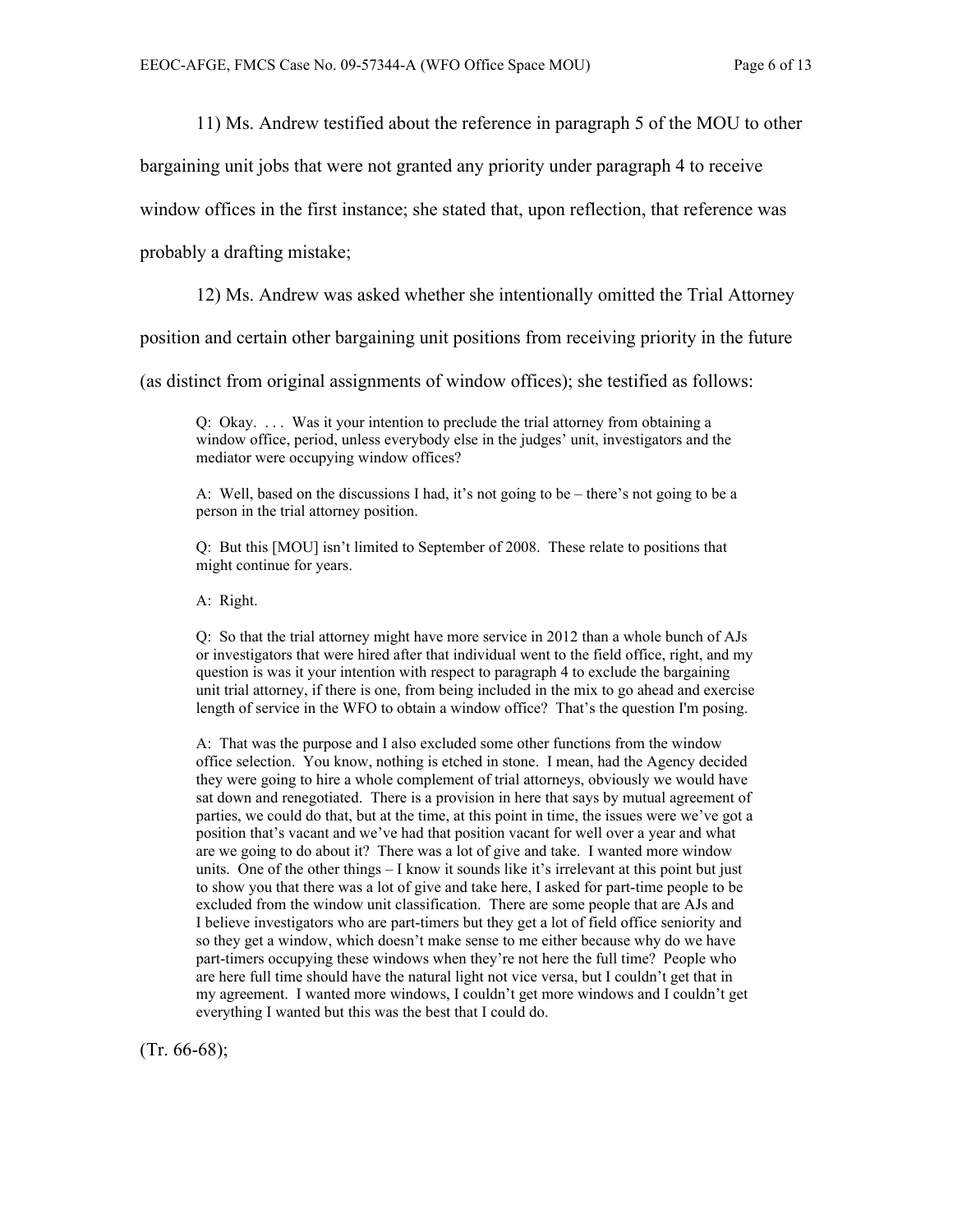13) Mr. Hutter similarly testified that he understood that the Trial Attorney

position was being omitted from priority for window offices under the MOU; Mr. Hutter

testified as follows:

Q: If you could turn your attention to paragraph 4 of Exhibit A, you testified that one of the units in the Washington Field Office is the legal unit. Why is the legal unit omitted from paragraph 4 of the MOU?

A: Paragraph 4 deals with allocating window offices. There are two basic reasons that I recall for the legal unit not being referenced here. One is at the time that this agreement was executed we did not have a trial attorney working in the Washington Field Office at that time. The other is that the Union expressed, during our discussions, something concerning whether or not the legal unit should be a subject of this agreement. They had some objection to including the legal unit in here. I think it had something to do with – I don't remember exactly what the reason was for their objection. I don't think that I really understood it at the time. I don't know.

(Tr. 74-75); and

14) Mr. Hutter testified that he recalled that Mr. Anderson, the Trial Attorney

assigned to the WFO, was on a detail at the time; Mr. Hutter advised that he understood

from the Union or Mr. Anderson himself or perhaps other sources that Mr. Anderson

would not likely be returning to the WFO; in agreeing to exclude the Trial Attorney

position from priority in selecting one of the limited number of window offices, Mr.

Hutter stated that:

A: . . . As a general matter, particularly because the turnover in our office was probably higher than normal, meaning that people come and go with some regularity, it was my view that it would be better to allow the staff maximum use of the daylight coming into the offices via windows rather than hold an office for someone who may or may not be coming and who, when they did come, we would have a window office to discuss. Now take that philosophy and combine it with the Union did not adhere to include the trial attorney position in their negotiations and combine that with the fact that it had been impressed upon me the importance of concluding the negotiations before I hired on a position, taking into consideration all of those factors I felt comfortable signing the agreement in the form in which it was finally executed. It was a less than ideal situation at the time that we relocate and when we get trial attorneys, we'll deal with that, or my successor would deal with it as the situation was. That was my approach.

(Tr. 92-93).

Viewing the record in its entirety, it is clear that there was no mutual mistake of

material fact. The Agency and the Union negotiators to the MOU both were aware of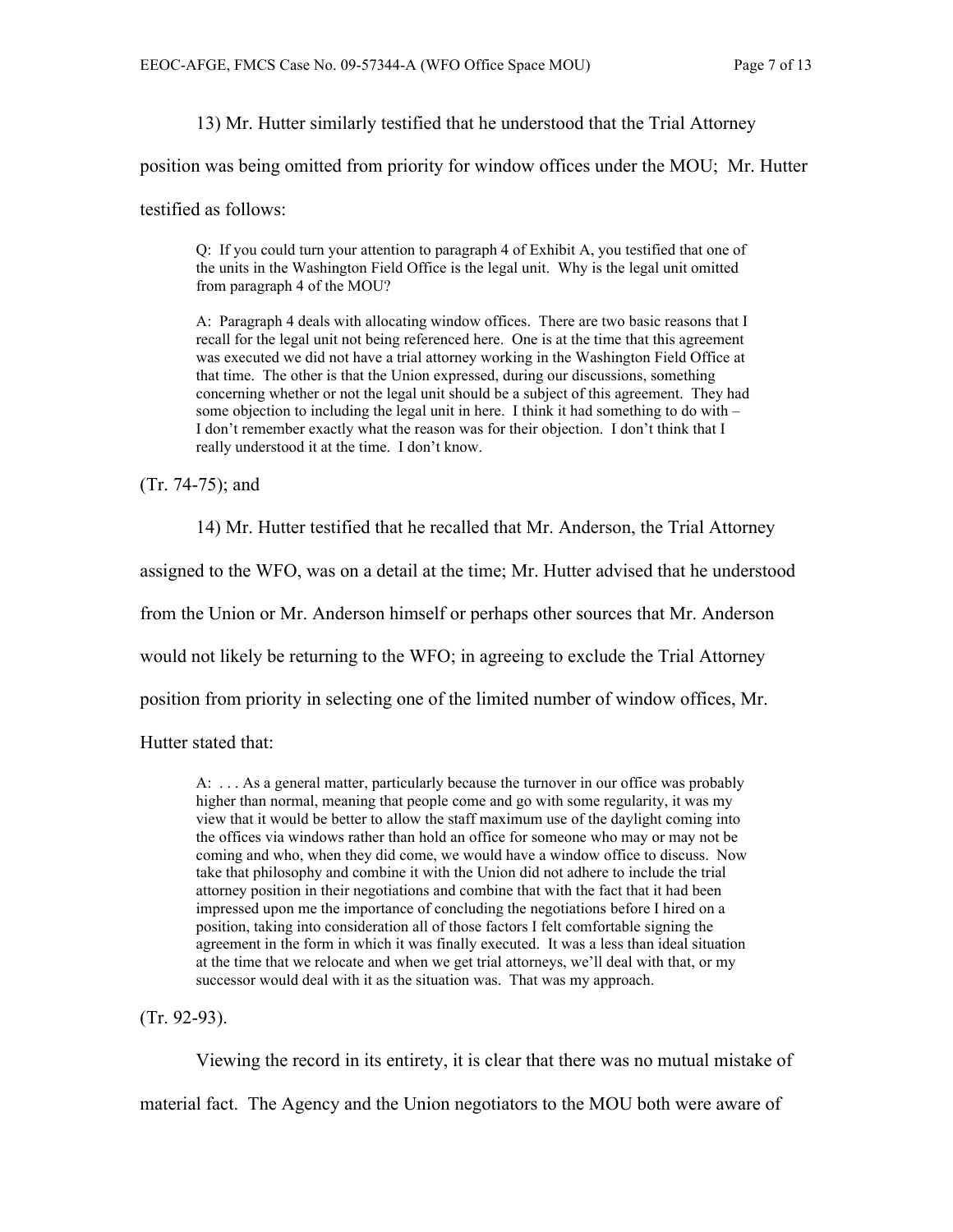Mr. Anderson's prior and current status, as well as the possibility that, at the completion of his detail, Mr. Anderson might return to the WFO or might not. They were also aware that if Mr. Anderson did not return, someone else might be hired to fill the Trial Attorney position or might not. Both Ms. Andrew and Mr. Hutter understood the situation and agreed, as part of the give and take surrounding the MOU, that the Trial Attorney position would not be afforded priority under paragraph 4 to select a window office from among those remaining after the Agency assigned window offices to non-bargaining unit supervisory and managerial employees. It is true that, at the time that the MOU was entered into, it was not known whether Mr. Anderson would be returning to the WFO or not or whether anyone would be hired to fill a Trial Attorney position if he did not. That uncertainty, however, was known by the negotiators and factored into their judgment as to how to handle the situation. Whatever happened thereafter cannot be found to be a mutual mistake of material fact sufficient to void or reform the bargain – which is reflected in the September 12, 2008 MOU.

#### 2) The Agency Plainly Breached the September 12, 2008 MOU

There was no dispute over the events that led to the filing of the grievance. Prior to the actual move during the office selection/assignment period, the Agency set aside window office #4NE17B at the NoMa offices of the WFO, over the objection of the Union, and held it for the Trial Attorney, depriving other bargaining unit employees from exercising priority under the MOU to be assigned that office. The fact that Mr. Anderson was on detail into a non-bargaining unit position did not permit the Agency to assign him an office as a non-bargaining unit employee of the WFO under the terms of the MOU. The only reason that Mr. Anderson was being assigned an office was the fact that his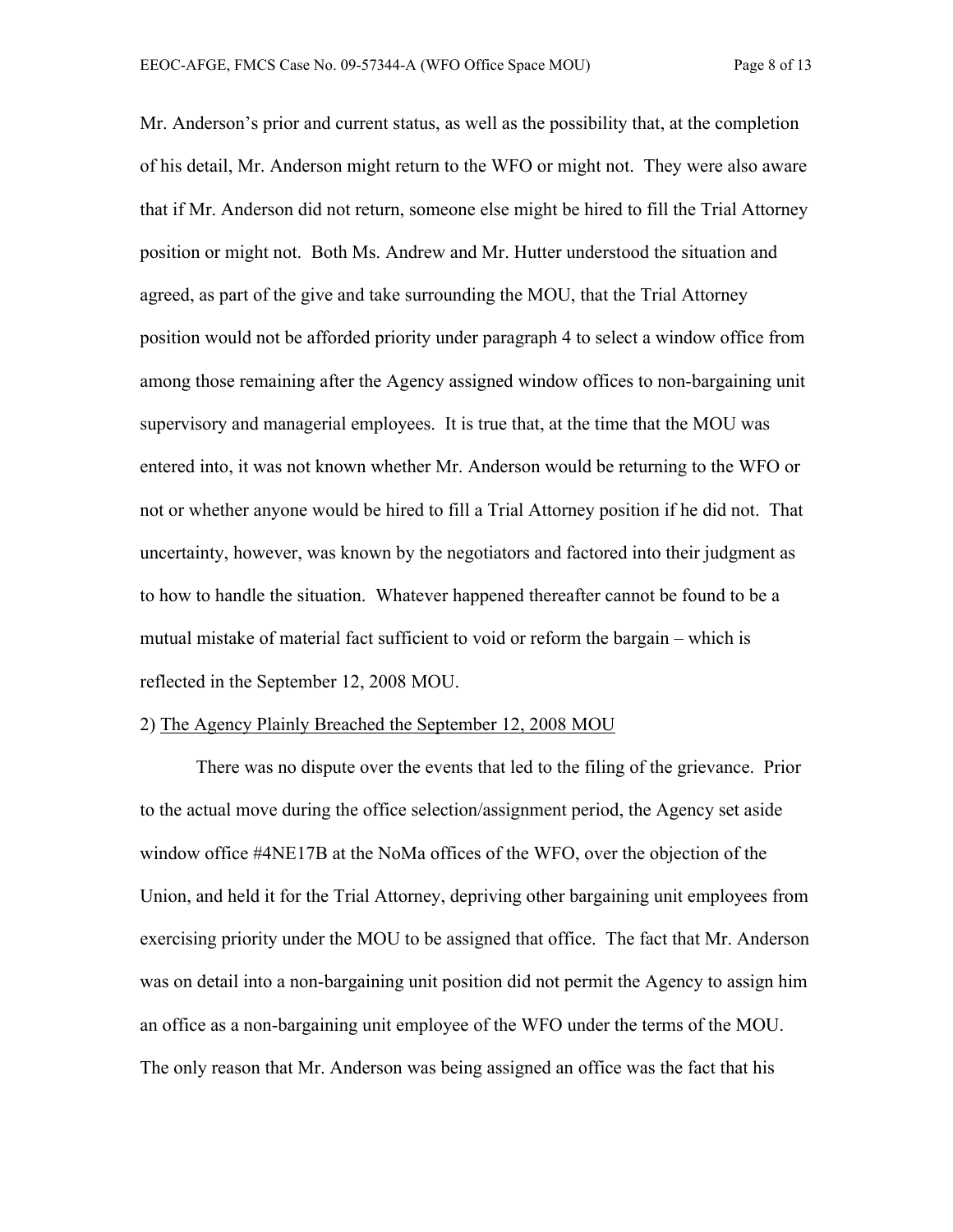detail was scheduled to end on or before December 22, 2008, and it was assumed that he would return to the WFO as a bargaining unit Trial Attorney. In an email that she sent to Ms. Andrew on September 22, 2008, Ms. Weinstein indicated that: "Because ADR, Investigations and Hearings all have at least one window office for staff, I plan to reserve one window office for the Legal Unit staff."

In fact, Mr. Anderson never returned to the WFO after the completion of his detail. In May 2009, a new Trial Attorney was hired for the WFO and that individual was assigned the reserved window office. Thus, the position of the Agency is not that a newly hired Trial Attorney be permitted to exercise WFO seniority to select from among the available window offices (a matter at odds with the language and intent of the MOU, but which might have been agreeable to the Union if a proposal had been made to modify the MOU in that regard), but rather that the Trial Attorney be accorded a guarantee of a window office (since there is only one Trial Attorney and the Legal Unit was being guaranteed one window office from among those available for bargaining unit employees).

The Agency in the lower steps and at the arbitration did not dispute that its actions violated the plain terms of the MOU. Its sole argument was that there was a mutual mistake of fact and/or that the interactions between Ms. Andrew and Ms. Weinstein in September and October 2008 supported the Agency's actions. The claim of mutual mistake of fact has been rejected for the reasons noted previously. It simply is at odds with the credible evidence as to the actions of both Ms. Andrew and Mr. Hutter in their negotiations. Both are attorneys of many years of experience, skilled in negotiations and in confirming their bargain in written form. Despite Mr. Hutter's imminent departure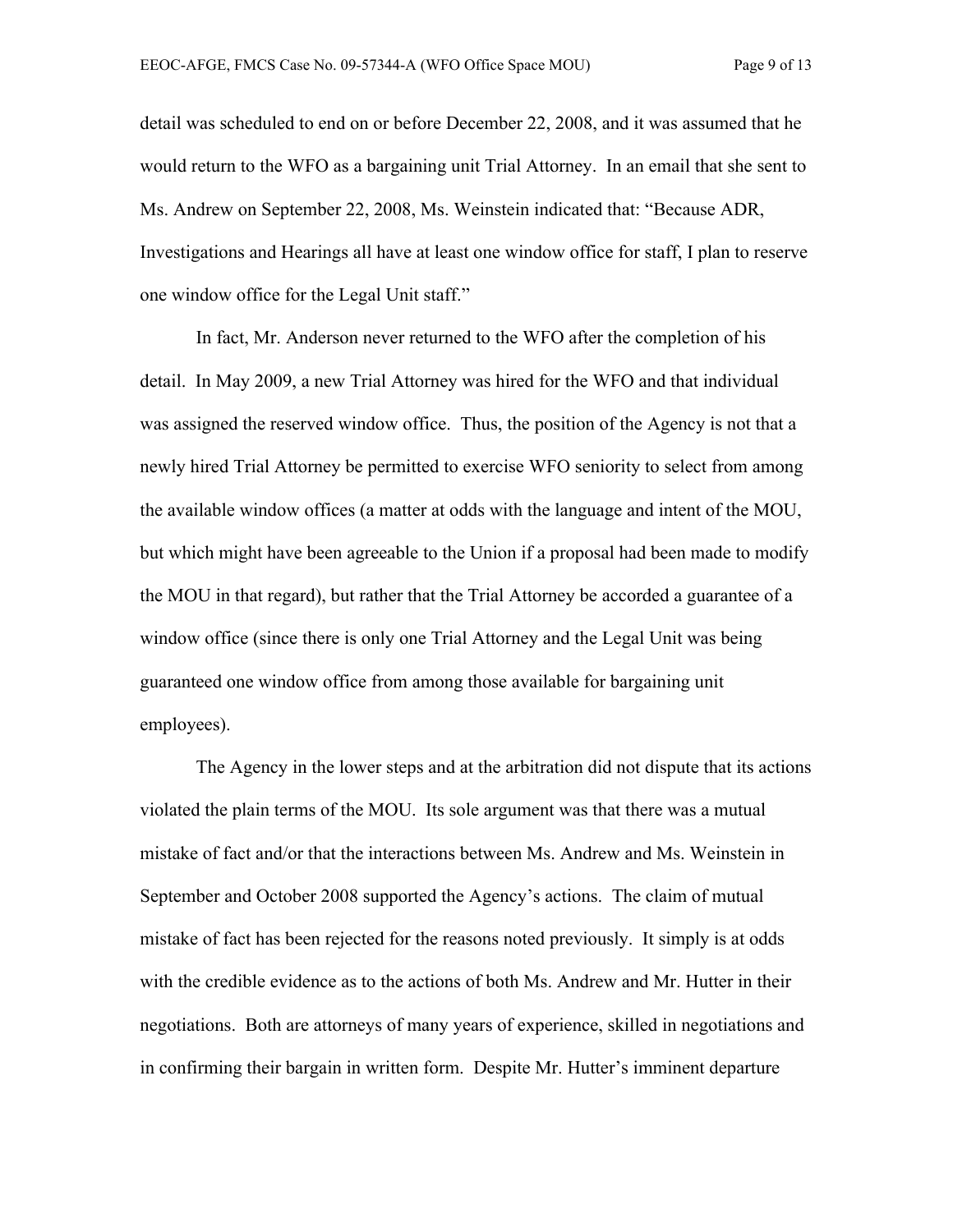from the Director position, there was no reservation of rights by the Agency requiring that Ms. Weinstein concur in the MOU's terms. In fact, Mr. Hutter testified to the contrary that he was tasked with concluding the impact and implementation bargaining process and reaching a final MOU quickly to allow the relocation and move to take place expeditiously.

For all of these reasons, the claim by the Agency, as noted in the Step 2 response, that "the Legal Unit was inadvertently omitted when WFO management and the Union negotiated the provisions . . . [of the MOU]" is rejected. What was shown was that Ms. Weinstein would have insisted upon inclusion of a reserved office for the Legal Unit if she had been negotiating on behalf of the Agency, not that Mr. Hutter and Ms. Andrew believed that they had done so when they signed the MOU. There was no mutual mistake of material fact. To the contrary, the record evidence made clear that not only was there no mutual mistake of material fact, but that the MOU provisions in paragraph 4 reflect the intent and understanding of both negotiators regarding the Legal Unit and priority to receive a window office in the WFO.

The assertion that the communications between Ms. Andrew and Ms. Weinstein in the weeks following September  $12<sup>th</sup>$  provided some basis to permit the Agency to act as it did is examined next.

# 3) The September and October 2008 Discussions Did Not Change the Terms of the 2008 MOU and Provide No Basis for Interpreting that MOU Contrary to Its Plan Meaning and Contrary to the Understanding of the Individuals who Negotiated the MOU

Shortly after assuming the position of Acting Director, WFO, Ms. Weinstein became aware of the MOU and began the task of ensuring that office assignments at NoMa were made. On September 22, 2008, Ms. Weinstein sent an email to Ms. Andrew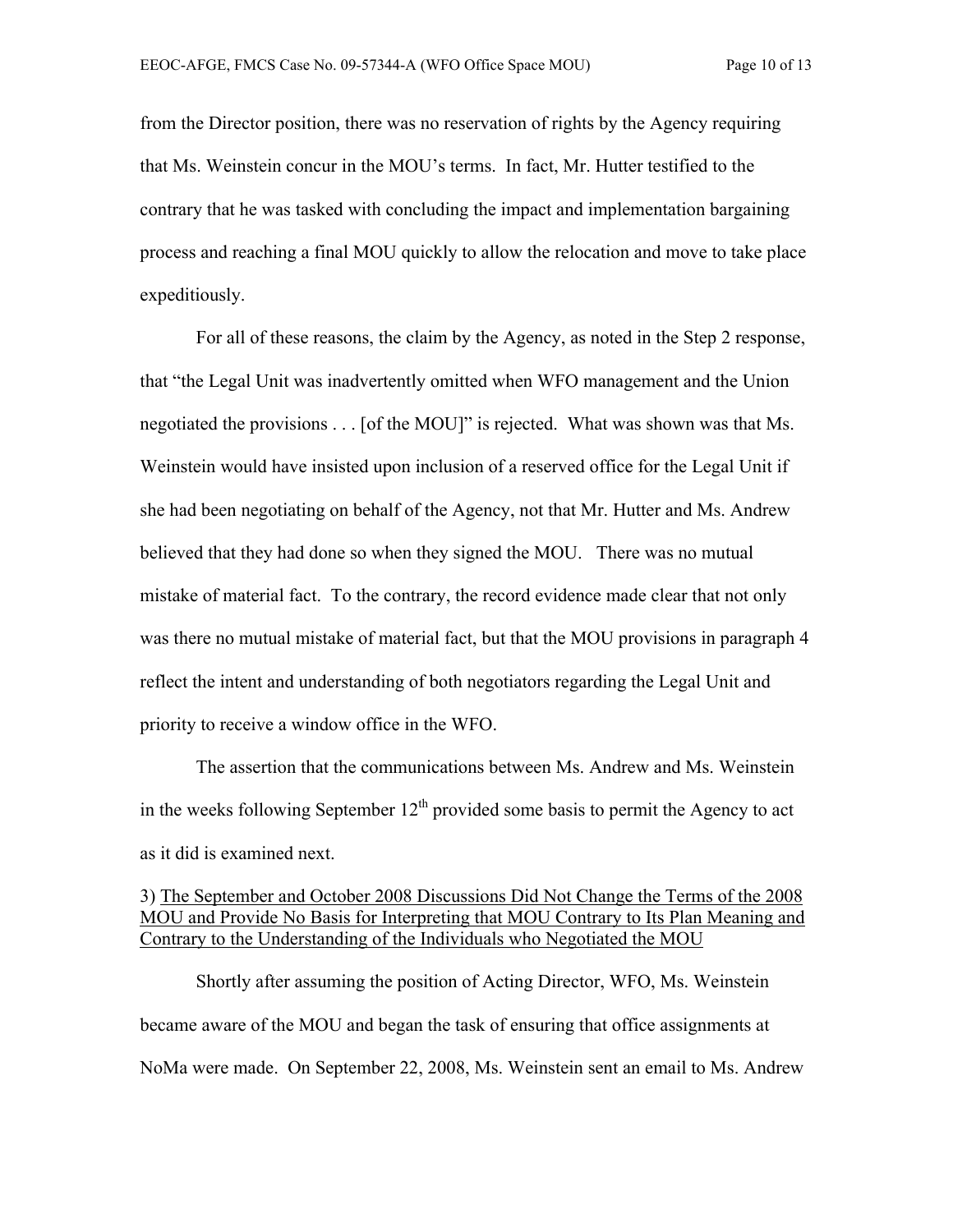attaching a proposed chart showing office assignments in WFO. The chart contained an

office for the Trial Attorney. The email noted that:

As indicated above [referring to the statement "Add trial attorney Corbett Anderson (returning to WFO in December 2008)"], the trial attorney is expected back in December. As you noted, he is not a member of your bargaining unit. Because ADR, Investigations and Hearings all have at least one window office for staff, I plan to reserve one window office for the Legal Unit staff.

Ms. Andrew replied a few hours later, noting in regard to the updated proposed chart that:

Local 3614 does represent the bargaining unit employees in legal too. I believe Brenda [Brenda Hester, First Vice-President, AFGE Local 3614] misspoke in this regard. I agree with you that there should be a window office, if desired, made available to the trial attorney. However, in the event that the trial attorney does not want a window office, it should not remain vacant (as it has for the better part of a year). If this becomes an issue, we need to discuss it again.

Ms. Andrew testified at the arbitration that her feeling that it would be nice if Mr.

Anderson could have a window office if he returned (and her information was that Mr. Anderson was not returning to the WFO) did not constitute agreement to amend the MOU and that she advised Ms. Weinstein that there simply were not enough window offices being made available to bargaining unit members to allow a set aside for the Trial Attorney without further discussion and an agreement to change the MOU. Ms. Andrew explained that the set aside of the office for the Trial Attorney was implemented over her objection and, on October 23, 2008, Ms. Andrew filed the grievance in this case seeking compliance with the language of the MOU.

The two emails fell short of a mutual agreement to amend the clear language of the MOU. Nor can there be any claim of detrimental reliance by the Agency upon those communications. First, the limited comment of Ms. Andrew in her responsive email was not one that could reasonably be relied upon by the Agency, particularly when it was clear long before offices assignments were concluded and the move took place that the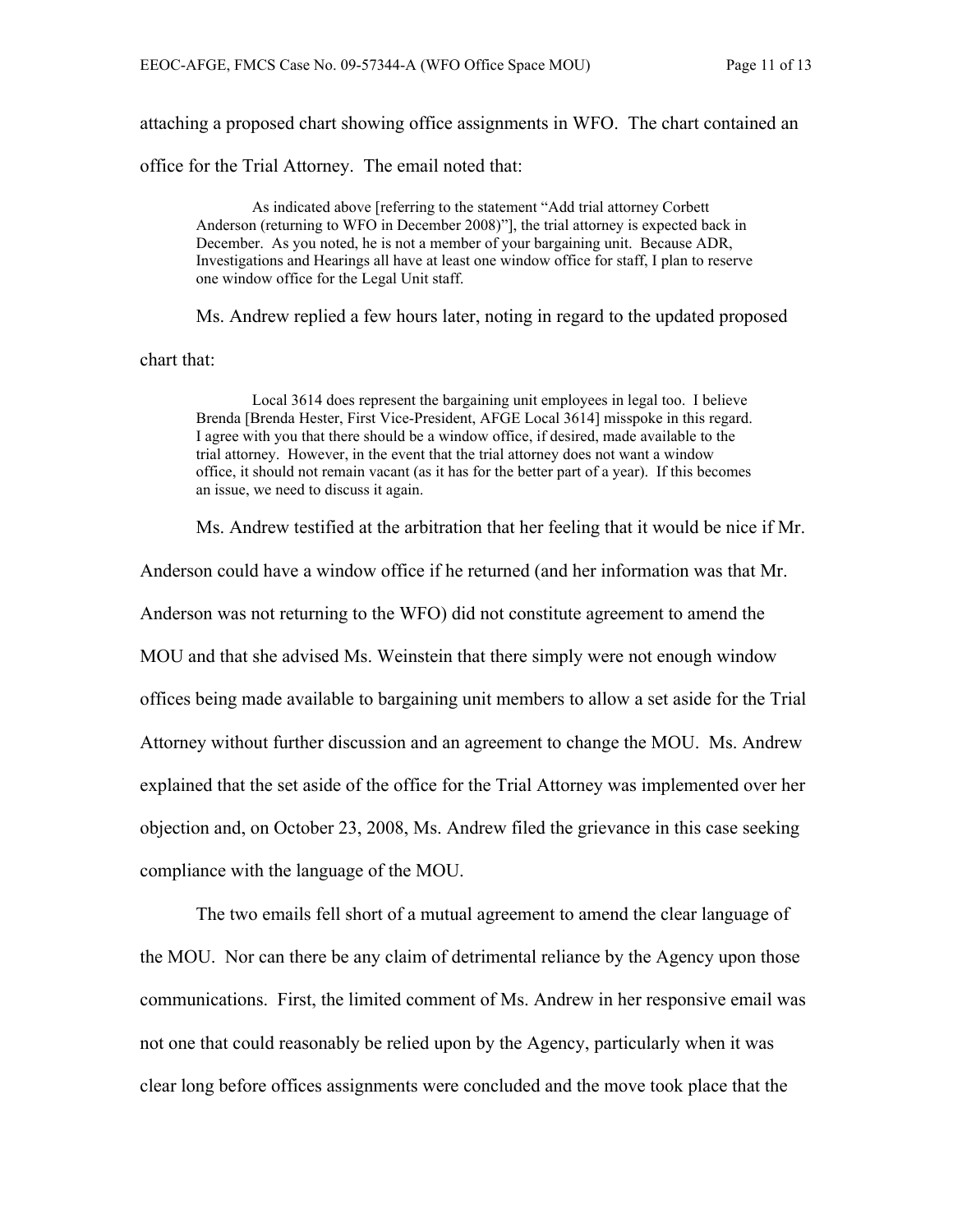Local was insisting upon compliance with the MOU as negotiated and no employee became vested with any expectations that he or she would have that improperly reserved window office. Second, there was no operational reason identified that would require that a Trial Attorney receive a window office.<sup>1</sup> Third, Ms. Andrew credibly explained that she was indicating nothing more than a willingness to discuss allocating a window office to the Trial Attorney under circumstances that never came to pass and likely would have required an appropriate quid pro quo for agreeing to such a modification of the MOU (and none was offered or agreed to).

In sum, I am unpersuaded that the September 22, 2008 emails or resulting conversations constituted a mutual agreement to amend the MOU or provided grounds for estopping the Union from insisting upon enforcement of the MOU as written.

### 4) The Appropriate Remedy

 $\overline{a}$ 

The final matter requiring discussion pertains to the appropriate remedy. The appropriate remedy in this case is clear – to require that the Agency comply with the MOU (i.e., a cease and desist order) and reassign the window office held by the Trial Attorney for selection in accordance with the agreed upon arrangements and priorities for selecting window offices contained in the MOU.

<sup>&</sup>lt;sup>1</sup> Even if such an interest existed, it was waived by the intentional actions of Mr. Hutter on behalf of the Agency. Certainly, there was no showing of any changed circumstances that would support the abrogation of a negotiated MOU. Any changed circumstances (and none were shown) would need to have been addressed by a request to bargain a change to the MOU, not by unilateral action in violation of the negotiated MOU. The MOU was an enforceable Section 7106 appropriate arrangement and there was no contention otherwise. The Agency's position, as noted, was that the MOU was unenforceable solely because it was allegedly based upon a mutual mistake of material fact.